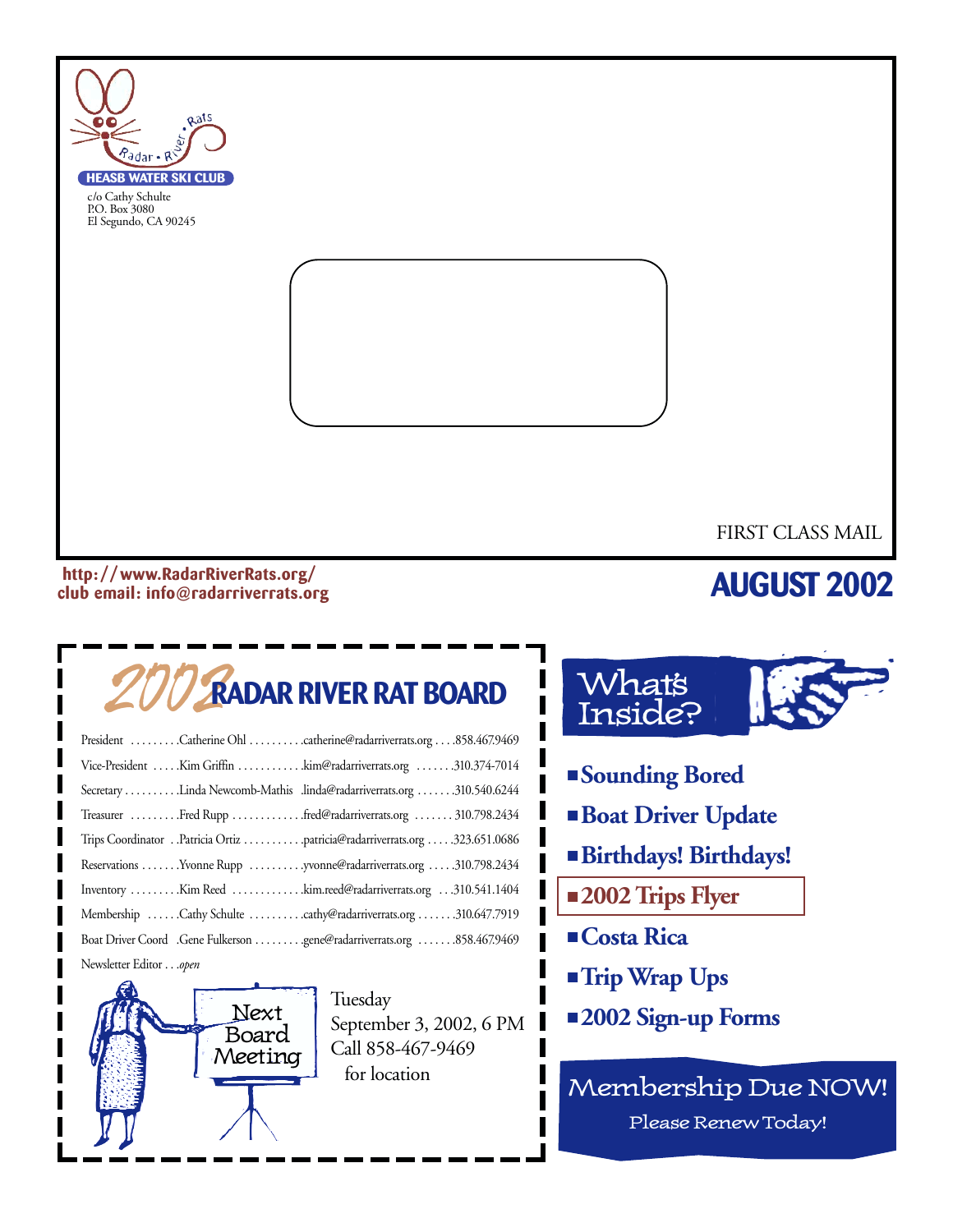# **2002 HEASB Water Ski Club Membership Application Please, ONE application form per membership type (Individual or Family)**

| Name(s):      |                 |                    |
|---------------|-----------------|--------------------|
|               |                 | Business Ph: $( )$ |
|               |                 |                    |
| Home Address: |                 |                    |
| City:         | $State:$ $Zip:$ | Contact:           |

\*\* Note — Email will be the tool used for most of our communication with members. **Please print clearly**.

Raytheon Payroll Number: \_\_\_\_\_\_\_\_\_\_\_\_\_\_\_\_\_\_\_\_\_\_\_\_ LOC: \_\_\_\_\_\_ Bldg: \_\_\_\_\_\_ M/S: \_\_\_\_\_\_

The membership year is from April 1 through March 31.

Please check (ONE only) the type of membership that applies to you:

\_\_\_\_\$20.00 **Single Membership**

\_\_\_\_\$50.00 **Family Membership** (three or more skiers at same address and includes skiing kids under 18)

**There is no membership fee for a non-skiing child under the age of 12. However, ALL skiers must be members, regardless of age.**

A paper copy of the newsletter is available for \$10 a year

\_\_\_\_\$10.00 **Paper copy of the newsletter sent via US Mail.**

#### **Submit application with your check payable to HEASB WATER SKI CLUB by mail to: Cathy Schulte, P.O. Box 3080, El Segundo, CA 90245**

This form must be sent to Cathy. DO NOT send this application with your trip reservation or both will be returned, which will affect your trip reservation.

We are always looking for volunteers. I may be interested in helping run the club: Yes \_\_\_\_\_\_\_\_\_ No\_\_\_\_\_\_\_ I would like to volunteer / suggest / comment: \_\_\_\_\_\_\_\_\_\_\_\_\_\_\_\_\_\_\_\_\_\_\_\_\_\_\_\_\_\_\_\_\_

WAIVER: I hereby, for myself, my heirs, executors and administrators waive and release any and all rights and claims I may have against HEASB Water Ski Club, Radar River Rats, Raytheon Employee Association (EA) or its representatives, agents, or board members of any and all injuries. The Raytheon Employee Association (EA) is a non-profit organization that has no association with Hughes Aircraft Company or Raytheon Systems Co.

| $\sim$<br>Signature | <b>Date</b> |
|---------------------|-------------|
| $\sim$<br>Signature | Date        |

Revised 4/02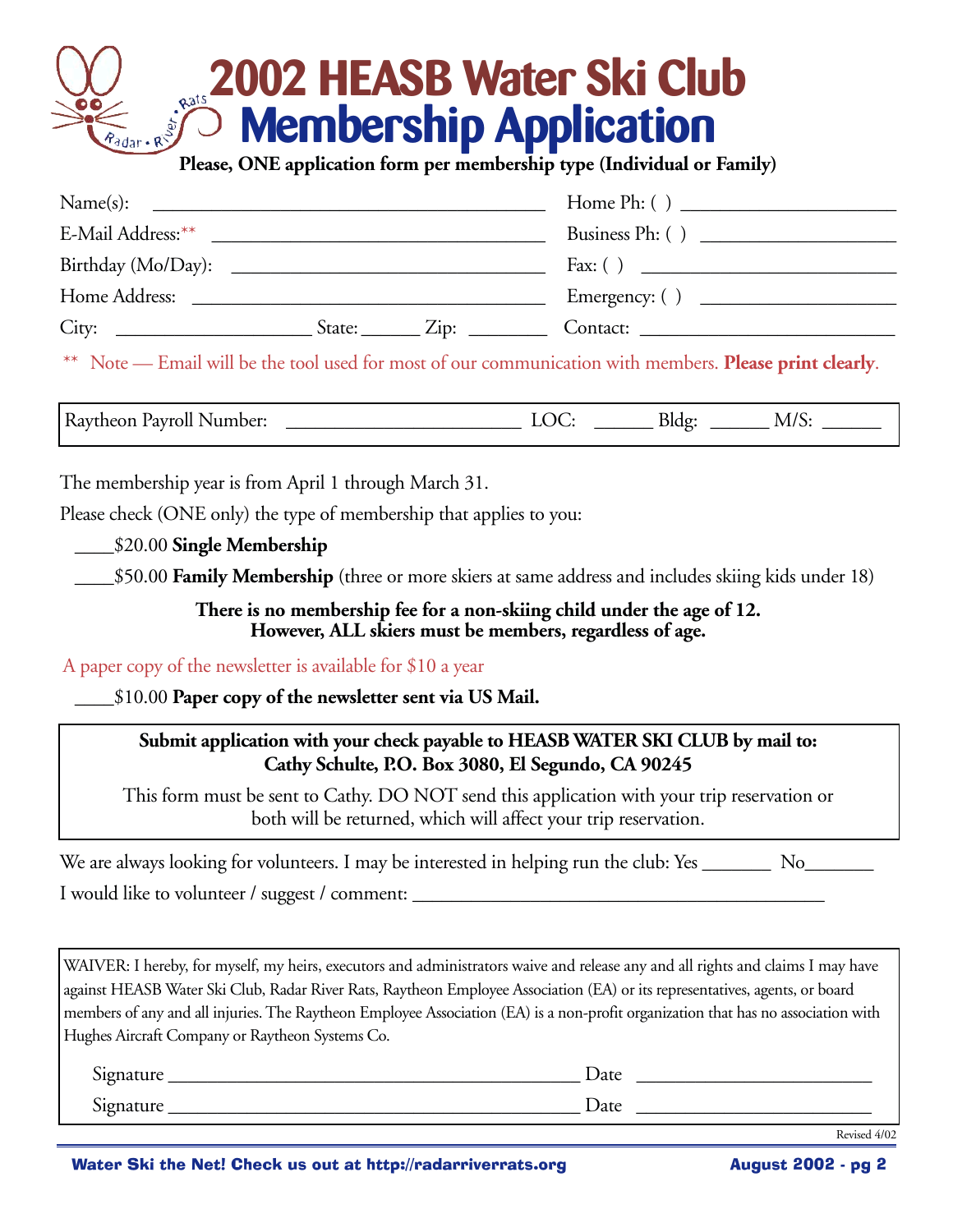# **SOUNDING BORED**

### River Trips—

We've had two more fabulous trips to the river. **Gene Fulkerson** has a new toy— a 60 BTU gas BBQ. We were able to find a good home for our old BBQ (Vaughn at the store was more than happy to take it off our hands).

### River Parking—

The hook ups have been causing a few problems and some people are not very happy about assignment of space. Parking was limited before and has now become even more of a challenge with the huge RVs. **We ask for your cooperation with the parking. See the map on page 5 of this newsletter for the latest in parking. Please, the first RV to arrive should park as RV1, etc. RVs are not to park in the trip leader space unless they are the trip leader.**

### Slalom Trips—

We had a very successful second trip. **Maury Adler** drove July 20, 2002. A number of members from Beach Cities Ski Club joined us on this trip. Don't be left out. The next trip is only 2 weeks away and it looks to be another good one! ■



# **Boat Driver UPDATE**

### Boat Driver Assignments—

We had another couple of great trips to the river with a couple of boats each. In addition, we've had a

cates that the driver is unavailable. ■



few of our boat drivers out just to veg on the beach with the rest of us. The queue now stands at **Paul Jackson, Bob-Tom Thompson, Mark Mathis, Gary Cann** and **Catherine Ohl**. The matrix below shows the boat driver's status. The "x" indi-

|             | Cath    | Paul    | Bob-Tom | Mark        | Gary    |
|-------------|---------|---------|---------|-------------|---------|
|             |         |         |         |             |         |
| $6/6 - 8$   | X       |         | request | $\mathbf X$ |         |
| $6/21-23$   | drove   |         |         | request     |         |
| $7/12 - 14$ | request |         | X       |             |         |
| 7/26-28     | drove   | request |         | x           |         |
| $8/9 - 11$  |         |         | driving | $\mathbf x$ |         |
| $8/23 - 25$ |         | request |         | x           |         |
| $9/6 - 8$   |         | X       |         | x           | request |
| $9/20 - 22$ |         |         |         |             | request |
| 10/4-6      |         |         | request |             |         |
| 10/18-20    | request |         |         | request     |         |

# **HOU...**

Scott Griffin 8/8 Regina Allen 8/9

Michelle Mathis 8/19

## **NEW AND RENEWING MEMBERS NEW AND RENEWING MEMBERS**

Maria Degnore Ray Brackelsberg Rebecca Fulton Mark D. Fulton Regina Allen

Scott Wathen John Perry Alice Garcia Lloyd Lewins Billie Standring

Peter Hoyt Ethan Boivie Simone Beaudoin Raquel Craig Lynette Dhillon



Wendy Brennan Judi Miller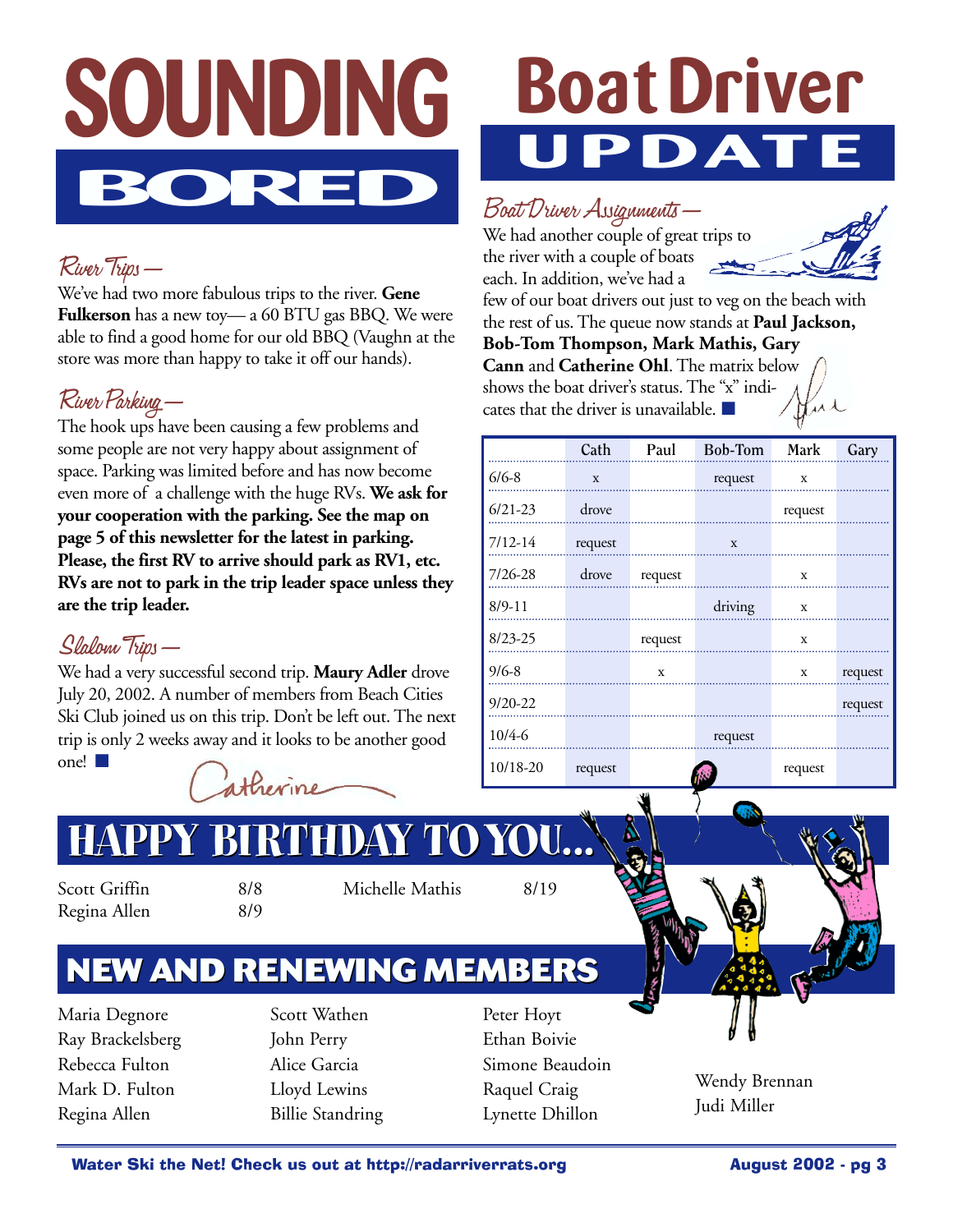This was a small one boat plus trip with boat drivers **Catherine Ohl** and **Paul Jackson** giving all the skiers a tow or two. The wind was mild during the days but blew hard and hot at night. For awhile we thought we were in for thunder storms but they never did materialize. The skiing was actually very good all weekend long. We even managed to wear out 16 year-old **Jarica Schulte**.

**Mark Mathis** was out with his family and took it upon himself to give the kids pulls behind his boat on the horseshoe ski or inner tube. **Michelle Mathis** skied a couple of times on doubles and **Linda Newcombe-Mathis** spent some time on her wake board. **Jordyn Mathis**, the eternal social butterfly, spent most of her days playing in the water with **Brian Jackson** and friend **Ryan**.

We had a surprise visit from some past members and boat drivers. **David Rowley** stopped by with his new boat, wife and daughter. They were camping on point 12 for the weekend with **Dave Jaeger**, his wife **Lynn** and their two girls. The Jaegers joined us briefly with his new boat.

**Gene Fulkerson**, our favorite trip leader, did another bang up job. **Cathy Schulte** has been arriving early on Friday and has taken it upon herself to set up the kitchen area. She knows that if the kitchen gets done Friday, Catherine will be available to take those that helped out on an early morning glass run. **Earl Kearney** has taken over cooking omelettes on Sunday morning.

Unfortunately, **Carmen Jackson** had to leave early Saturday to return to work in Las Vegas. First-timers **Mary Kircher, Maria DeGnore** and **Jonathan Perry** all had successes in getting up on skis. **Craig Henderson** was his normal helpful self, as was **Steve & Mickey Klinger**. We also wore these veterans out. ■

# River Trip: July 12-14 | River Trip: July 26-28

What else can I say – it was another great weekend on the river. **Catherine Ohl** and **Paul Jackson** were our boat drivers once again. **Gene Fulkerson** got to break in the club's new BBQ. There was a moment of panic when he found that our old propane tanks wouldn't work on the new BBQ but **Sharianne Greer** saved the day by getting the new tank filled. **Cathy Schulte** and **Carmen Jackson** saw that the kitchen was set up on Friday night while **Earl Kearney** fixed omelettes for everyone on Sunday.

**Bob-Tom Thompson** brought his boat and family. He gave tows to all the kids – **Brian Jackson, Courtney & Ashley Thompson, Danielle Hess** (her first time on the horseshoe ski), **Conor & Sean Griffin**, and **Brian Jackson. David Lewins**, the youngest at 4, enjoyed the water's edge as the water was too cold for him. **Peter Hoyt** and **Billie Standing** brought out their boat and gave tows to just about everyone and took a group down to "The Sandbar" Saturday afternoon.

We were happy to welcome **Rebecca "Allen" Fulton** back to the river after a 4+ year absence. It took getting married to get her back out. She brought along her sister **Regina Allen** and Regina's son **Parker**. Later she was surprised when her husband **Mark** and his friend **Kevin Tosel** unexpectedly showed up. Normally, we would not be able to accommodate unexpected guests but since they didn't know better (and we had enough food) we let them stay.

Lots of successes this weekend– **Ray Brackelsberg** and **Diana Zelika** conquered the single while **Ethan Boivie** mastered doubles. Marathon skiers **Rick Fisher** and **Lloyd Lewins** skied the most while **Jim & Janice Hess** skied the least. **Scott Wathen** was happy to be skiing. **Kim Griffin** got a glass run on Sunday while husband **Scott** choose to sleep in. **Stephanie Thompson** worked on her tan (she'll ski next time). ■





*BBQ Farewell— Gene Fulkerson The Dinner Car— Rebecca Allen Fulton, Kevin, Parker, Mark Fulton, Regina Allen*



*The Oreo Queens— Stephanie Thompson, Ashley, Danille, Courtney*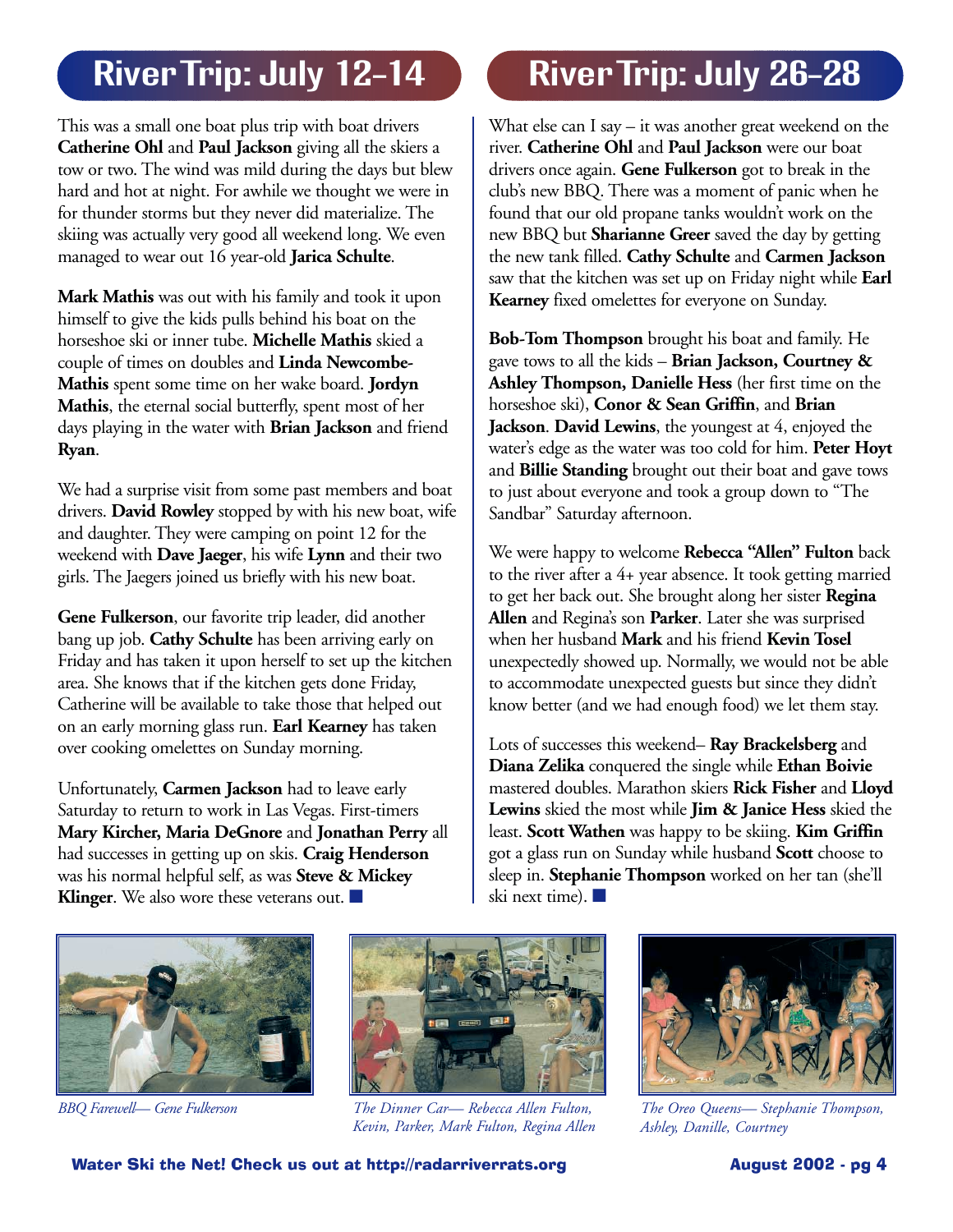

## Greetings from the Makowski's

Now that **Kristin** & **Alec** are getting older they are wanting to take more turns behind the boat. **Tina** and **Dave** are excited about that and encourage them as much as possible. Kristin is skiing on a single ski and wakeboarding. She even tried the slalom course once at 17 mph. Alec is wakeboarding and trying to get up on a single ski.

You may have heard that the Makowski's joined Gurnett Lakes Ski Club and have been skiing a lot in Arvin. Arvin has been fun for day trips but they have still been going other places for longer trips. They have been to the River for a week at spring break, Pine Flats for five days in June and the Delta (Tiki Lagoon) for a week in July. As you can see they have been having fun skiing a lots of places with the kids.

The Makowski family always enjoys trips to the River with the club and all the people they've "known forever" and the new ones they meet.

They hope to make a trip once in a while to stay in touch the Rats. Since the kids are getting more active it does not work out well for Dave to drive for the club right now.



We miss you guys and hope to see you skiing at the river soon.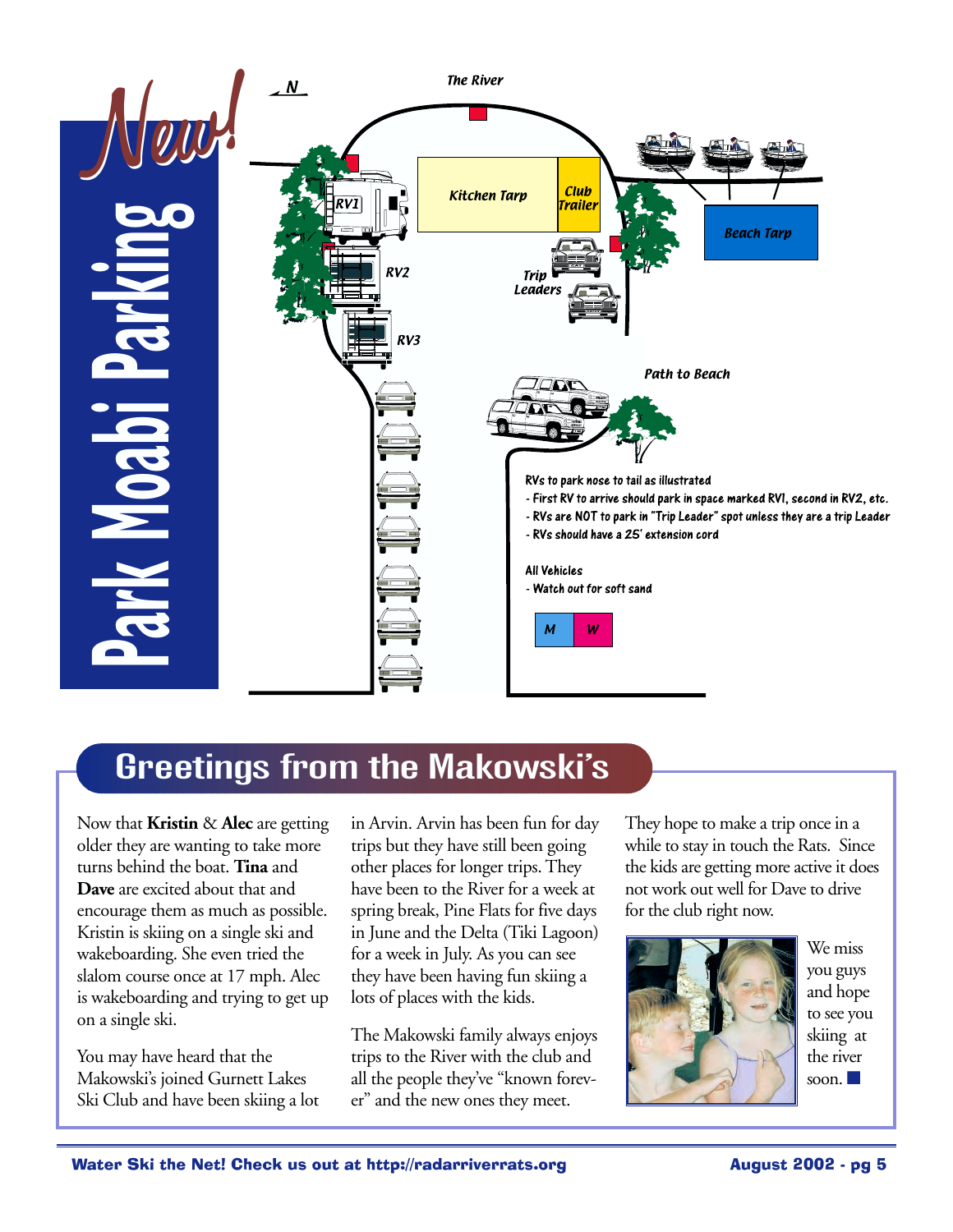# **Costa Rica**

*Pacific Rim presents*

*by Gene Fulkerson* **An Ecological Adventure to** 

**Costa Rica October 25 - 3 November 3, 2002**

(8 Nights)

### Package to Include—

- Round Trip Air from Los Angeles or San Diego to San Jose, Costa Rica via United Airlines
- Round Trip Ground Transfer from San Jose to Quepos to Arenal to San Jose
- 4 Nights Lodging (Double Occupancy) Quepos
	- Choice of two Hotels —

Hotels are next to each other and only 100 yds. from the beach and Manuel Antonio Park (in Quepos)

- 4 Nights Lodging (Double Occupancy) Tabacón
	- Tabacón Resort & Spa is at the foot of Arenal Volcano. Daily entrance to the Tabacón Hot Springs is included.
- Lots of Parties
- Souvenir, other goodies & so much more

### Price Does Not Include—

• US and Foreign Departure Fees and PFCs (est \$75)

### Taking Reservations & Deposits NOW—

- \$200 will hold your spot.
- Send deposit to Pacific Rim—

**c/o Gene Fulkerson 10818 Viacha Dr., San Diego, CA 92124 858-467-9469, gene@pacificrimalliance.org**

*Cancellation Policy will apply.* 



### Intoxicated Chicken—

#### **Ingredients**

4 chicken breasts Salt to taste Pepper to taste 2 tbs butter 2 tbs vegetable oil 1/2 cup Jack Daniel's Whiskey 1 onion, chopped 1/4 tsp powdered thyme 1/4 cup minced fresh parsley 1/4 cup water 1 cup heavy cream



#### **Preparation—**



Transfer chicken to warm platter.

Add the cream to the skillet and simmer, stirring until sauce thickens. Serve sauce over chicken.

#### **Wine—**

Best paired with a Canernos Chardonnay or a fullbodied Sauvignon Blanc. I like Clos Pegase Chardonnay or the Kenwood Reserve Sauvignon Blanc.

Serves 4. ■

Central Holidays *Central Holidays*



**\$1,299**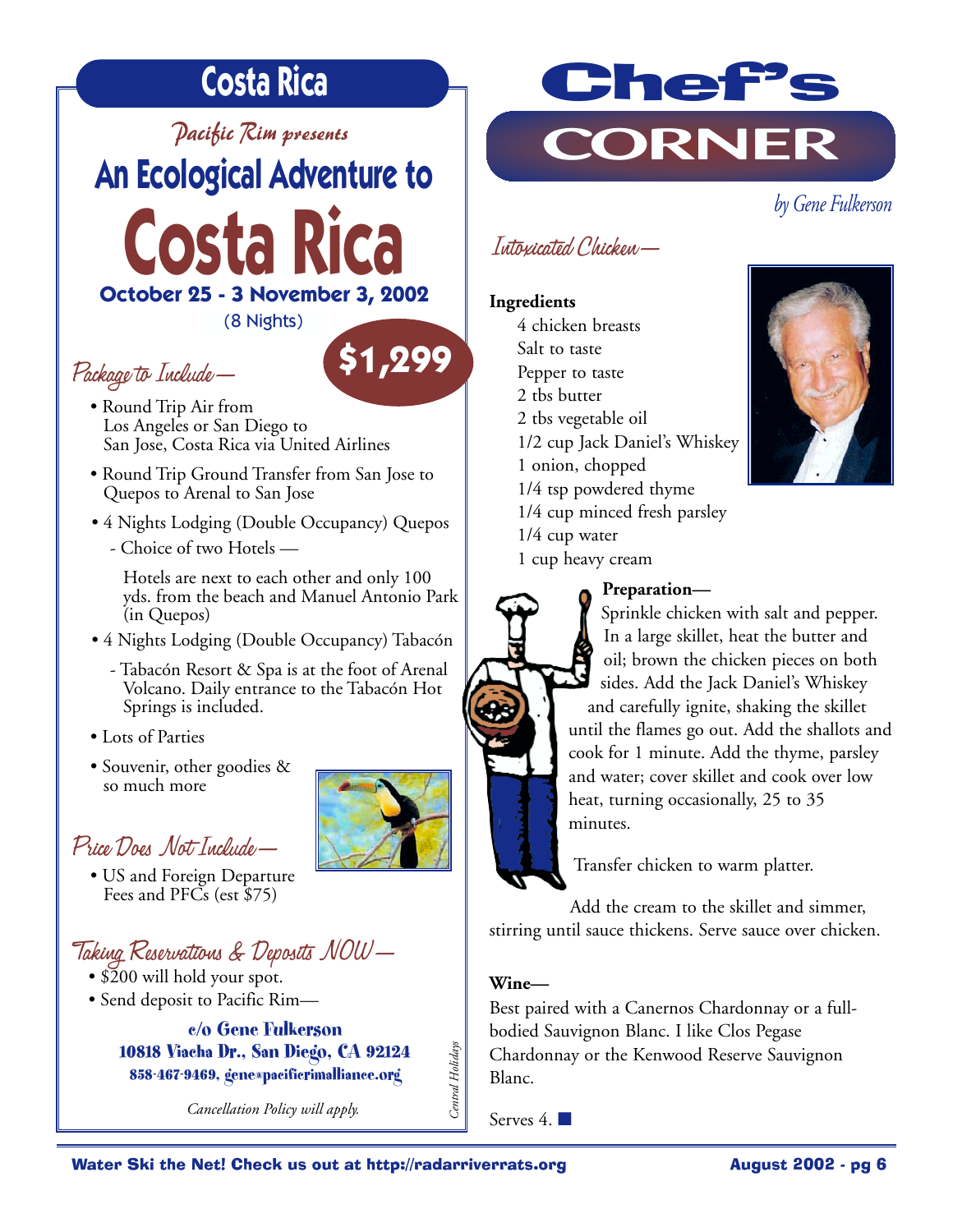# **PUBLIC AFFAIRS**

#### Crested Butte Requires Helmets for Kids—

Most, if not all of Crested Butte's high profile freeskiers and riders wear helmets, and now they'll be joined by kids 12 and under participating in Crested Butte's ski school programs. Crested Butte supports NSAA's 'Lid's On Kids' Campaign, but feel strongly enough about the benefits of wearing helmets to take it one step further and mandate helmets while kids are under their care in the Ski and Snowboard School.

#### Pete Seibert, Vail Visionary, Dies—

Peter W. Seibert, whose passion for skiing led him to launch the world-famous ski resort at Vail, died July 15, 2002 at age 77 of cancer of the esophagus. Seibert forever changed mountain development by providing the vision and leadership that shaped Vail from its founding in 1960 until 1977.

#### ISF Ceases Operations—

The ISF (International Snowboard Federation) has announced its end after a downward spiral of cancelled events and sponsor pull-outs left it struggling to function.

The ISF is widely acknowledged as the body that helped grow snowboarding competition on a global scale, ultimately leading to the introduction of boarding events in the 1986 Nagano Olympics in Japan. However the ISF always saw itself as more than just an events organizer, it was a philosophy of life and didn't take competition as an end in itself.

However the ISF's legacy may be that it forced the FIS to take a more liberal approach to boarding events in order to compete with it and win over competitors looking for more than just cash prizes.

#### Colorado Tourism Office Struggles—

The Colorado Tourism Office has laid plans to recoup mountain-town business following last month's devastating wildfires. But the agency still lives with severe budget cuts imposed last year. The agency has just \$5.5 million to spend during the coming year, and the money will be spent promoting the entire state. This will leave heavily affected

resort towns like Durango to go it alone. Insurance companies will pay out about \$80 million in damages for the wildfires.

#### Firefighters Find Live Artillery Shell —

Firefighters putting out a small wildfire at Camp Hale, just north of Vail, found a live 57-millimeter artillery shell. Camp Hale was the winter condition training ground for the legendary 10<sup>th</sup> Mountain Division of World War II and ski pioneer fame. The shell was the ninth explosive device found at Camp Hale since August 2000 when state and federal agencies began a cleanup at the old World War II base.

#### Snow Summit Buys Big Bear —

Snow Summit Ski Corporation, owner of Snow Summit Mountain Resort, will buy Big Bear Mountain Resort from Booth Creek Ski Holdings and is expected to close in mid to late September.

Snow Summit said the purchase would allow the company to position the two areas to appeal to different on-snow markets – Summit for ski families and Big Bear for snowboarders – ostensibly to compete with nearby Mountain High, which rocketed into third place in ski visits in California last season by catering almost exclusively to snowboarders.

Snow Summit, marking its 50<sup>th</sup> anniversary, averaged about 500,000 skier and snowboarder visits per season for the last 24 seasons. Summit has a vertical rise of 1,200 feet, 11 chairlifts and a huge snowmaking system that draws water from Big Bear Lake.

Big Bear Mountain is about one mile east of Snow Summit, with a 1,600-foot vertical rise, nine chairlifts, including two high-speed quads, and a complete snowmaking system also supplied by water from Big Bear Lake and about 275,000 visits annually.

#### Kneissl Shuts Down—

Citing an adverse economic climate and unfavorable market conditions, the Kneissl group (KDR), distributor of Raichle, Deeluxe and Kneissl brands, is withdrawing from the American market (Canada is not

effected) as of September 30. KDR will not deliver its preseason orders and is liquidating its stock on hand. The fate of the brands is not known.



### Maegen Carney—

Three years ago, **Maegen Carney** was a successful psychotherapist in Boulder, CO, with a thriving practice, beautiful mountains out her door and, she thought, a real sense of satisfaction.

But in 1999, she and her brother were caught in an avalanche in La Grave, France. Although neither was seriously injured, Carney re-evaluated her career following the experience and opted for a new life. She promptly sold her practice in Boulder and moved to Chamonix, France, where she has spent the last three ski seasons focusing solely on climbing and skiing.

In Valdez, Alaska, at the age of 36, Carney won the 2002 World Free Skiing Championships. Carney hopes to take her extreme skiing skills to the biggest game in town in a bid to become the first woman to make a successful ski descent from the peak of Mount Everest, the world's tallest mountain.

#### Intrawest Buys Club Med—

Club Med at Copper Mountain, CO, has been sold to Intrawest for \$8 million plus the right to develop a Club Med facility at another yet-to-be-determined Intrawest ski resort (possibly Winter Park, Mammoth or Tremblant).

Club Med will upgrade all currently contracted club trips to their four-star facility at Crested Butte where they expect to remain strong in the ski business. They just opened new winter resorts in Ser Chevalier, France and Cervinia, Italy.

Intrawest plans to turn most of the Copper Mountain Club Med facility into employee housing and some commercial space. ■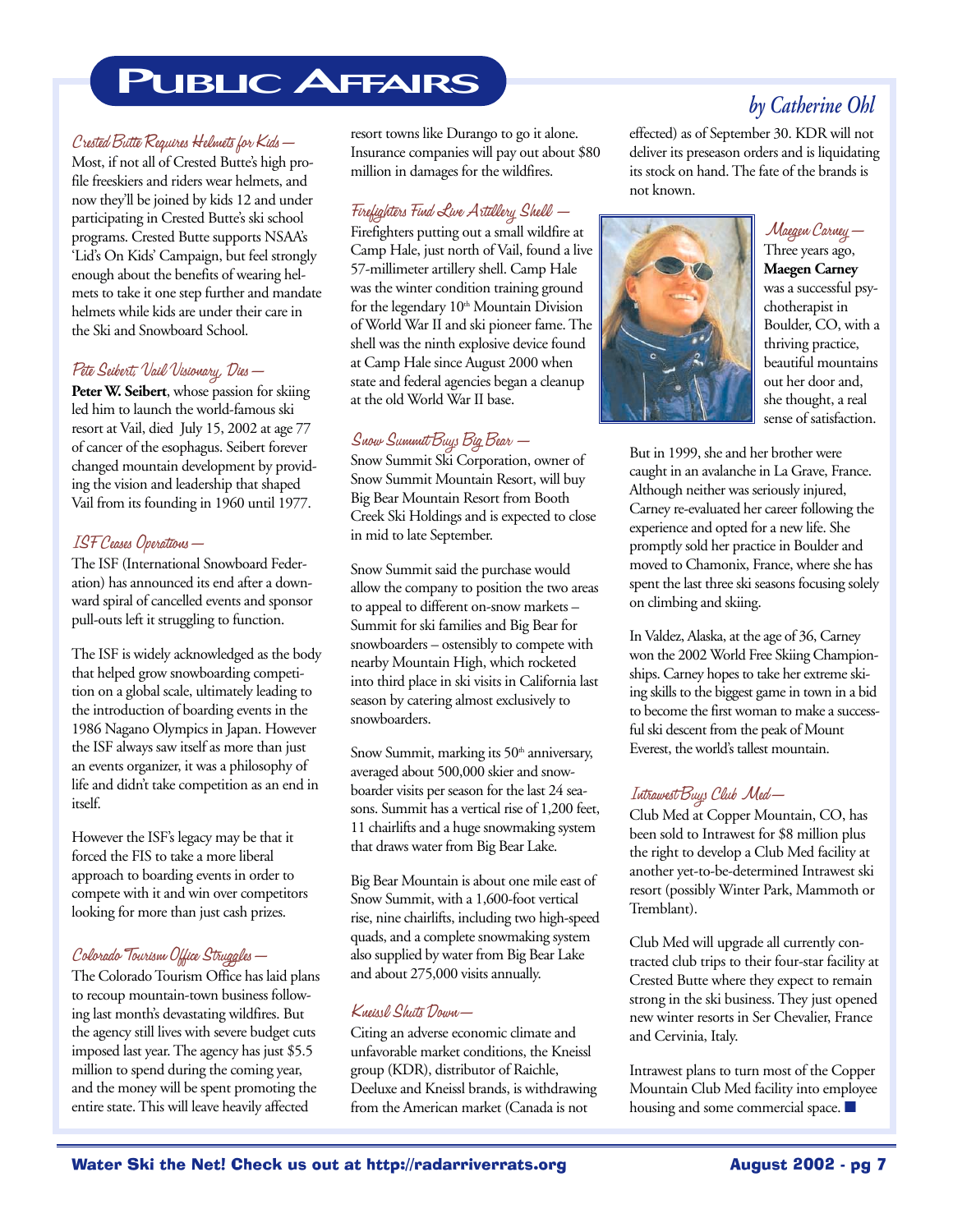

# **SLALOM TRIPS**

# 1 Day Water Skiing at Thompson's Ski Ranch

August 17 • September 14

## **\$57 skiers / \$20 non-skiers**

Intermediate to Advanced Skiers

Alcohol NOT Allowed



Water Ski the Net! Check us out at http://radarriverrats.org **August 2002** - pg 8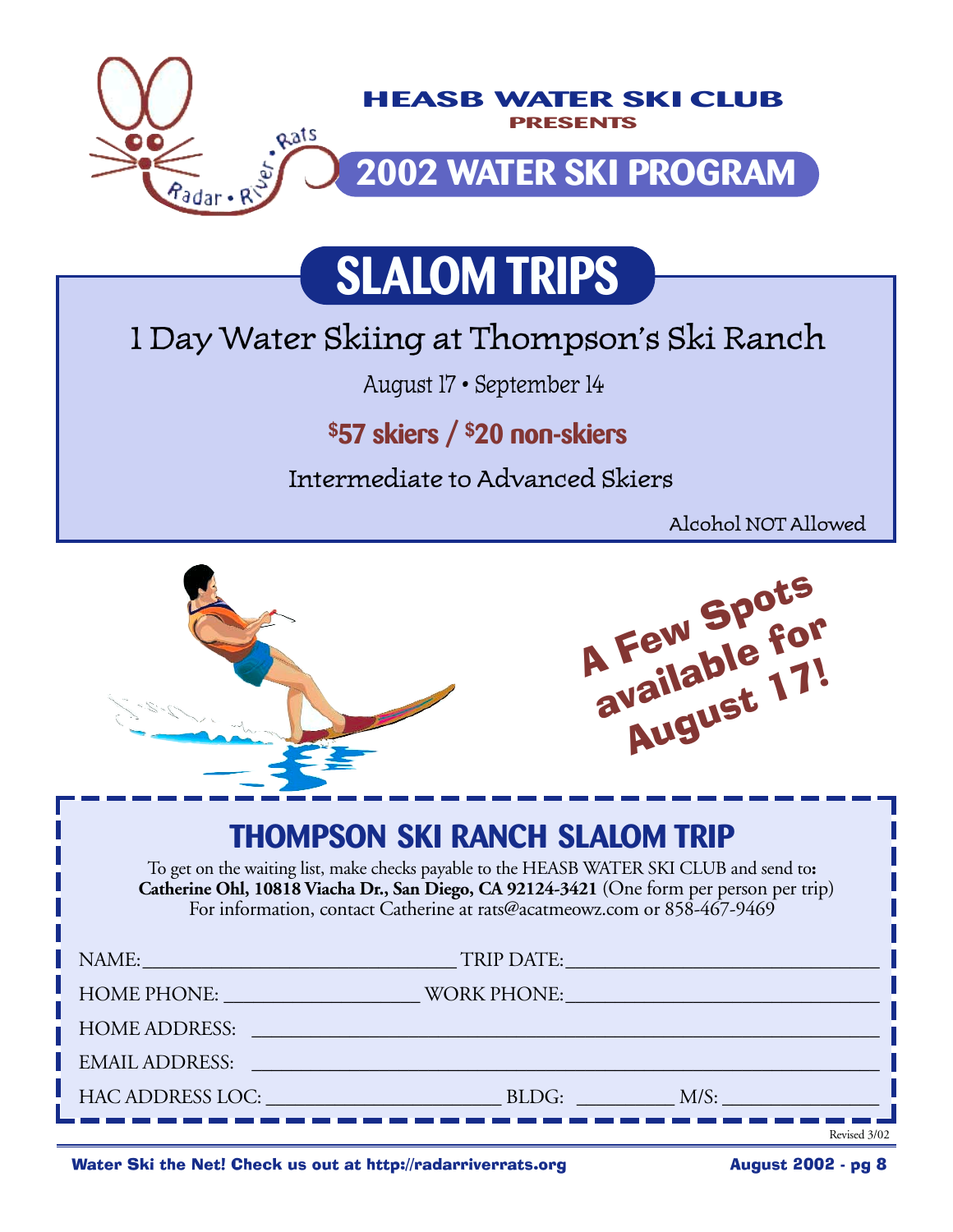# **2002 HEASB Water Ski Club Reservation Application**

(Please, ONE reservation form and ONE check for EACH person EACH trip)

| <b>Circle Trip Date:</b>                                                                                                                                                                                                                                                                                                                                                                                                                                                                                                                                                                                                                                                                                                                                                                                           | 8/9-11 8/23-25                                                                                   |  | $9/6 - 8$ | $9/20 - 22$                            |             | 10/4-6 10/18-20 |  |                                                                                                                      |  |
|--------------------------------------------------------------------------------------------------------------------------------------------------------------------------------------------------------------------------------------------------------------------------------------------------------------------------------------------------------------------------------------------------------------------------------------------------------------------------------------------------------------------------------------------------------------------------------------------------------------------------------------------------------------------------------------------------------------------------------------------------------------------------------------------------------------------|--------------------------------------------------------------------------------------------------|--|-----------|----------------------------------------|-------------|-----------------|--|----------------------------------------------------------------------------------------------------------------------|--|
| Name: Name and the state of the state of the state of the state of the state of the state of the state of the state of the state of the state of the state of the state of the state of the state of the state of the state of                                                                                                                                                                                                                                                                                                                                                                                                                                                                                                                                                                                     |                                                                                                  |  |           |                                        | E-mail:     |                 |  |                                                                                                                      |  |
|                                                                                                                                                                                                                                                                                                                                                                                                                                                                                                                                                                                                                                                                                                                                                                                                                    | $\frac{1}{2}$ Work Phone: ()<br>Home Addr:                                                       |  |           |                                        |             |                 |  |                                                                                                                      |  |
|                                                                                                                                                                                                                                                                                                                                                                                                                                                                                                                                                                                                                                                                                                                                                                                                                    |                                                                                                  |  |           |                                        |             |                 |  |                                                                                                                      |  |
|                                                                                                                                                                                                                                                                                                                                                                                                                                                                                                                                                                                                                                                                                                                                                                                                                    |                                                                                                  |  |           |                                        | Phone: $()$ |                 |  |                                                                                                                      |  |
|                                                                                                                                                                                                                                                                                                                                                                                                                                                                                                                                                                                                                                                                                                                                                                                                                    | My reservation is for the following: ________Water skier \$89 _______Non-skier child (5-11) \$18 |  |           | Non-skier \$42 Child (4 and under) \$0 |             |                 |  |                                                                                                                      |  |
| Make check payable and send with this form to: HEASB WATER SKI CLUB, P.O. Box 3080, El Segundo, CA 90245.                                                                                                                                                                                                                                                                                                                                                                                                                                                                                                                                                                                                                                                                                                          |                                                                                                  |  |           |                                        |             |                 |  |                                                                                                                      |  |
| Reservations must be received two weeks before the trip. Cancellation must be received IN WRITING AT LEAST TWO WEEKS<br>before trip date. No substitutions without the Trip Coordinator's permission. The HEASB Water Ski Club reserves the right to<br>reject a reservation. For further information, call Yvonne before 9 pm at 310/798-2434.                                                                                                                                                                                                                                                                                                                                                                                                                                                                    |                                                                                                  |  |           |                                        |             |                 |  |                                                                                                                      |  |
| REQUIRED CARPOOL INFORMATION (your form may be returned if not complete)                                                                                                                                                                                                                                                                                                                                                                                                                                                                                                                                                                                                                                                                                                                                           |                                                                                                  |  |           |                                        |             |                 |  |                                                                                                                      |  |
| The Trip Coordinator will arrange carpools for those wishing to travel with the club. First priority is given to vehicles pulling boats<br>or hauling supplies. Volunteer drivers are needed to provide the remaining transportation, taking AT LEAST two passengers and/or<br>food/drinks. Each passenger will pay the carpool driver for transportation expenses, an amount determined by the driver (typically<br>\$10-\$24). Most carpools leave the LA area on Friday after work and arrive at Park Moabi around midnight. Drivers of arranged/<br>approved carpools will be reimbursed for campground fees AFTER the trailer's packed on Sunday, about 2 pm. Your request for a<br>specific carpool is not guaranteed. Carpools will be non-smoking.<br>I agree to carpool as arranged/approved by the Club. |                                                                                                  |  |           |                                        |             |                 |  |                                                                                                                      |  |
| I am available to drive my vehicle to the river.                                                                                                                                                                                                                                                                                                                                                                                                                                                                                                                                                                                                                                                                                                                                                                   |                                                                                                  |  |           |                                        |             |                 |  | NOTE: If you choose not to carpool, you will be required to pay campground fees (\$18 per night or \$6 per day use). |  |
|                                                                                                                                                                                                                                                                                                                                                                                                                                                                                                                                                                                                                                                                                                                                                                                                                    |                                                                                                  |  |           |                                        |             |                 |  |                                                                                                                      |  |
|                                                                                                                                                                                                                                                                                                                                                                                                                                                                                                                                                                                                                                                                                                                                                                                                                    |                                                                                                  |  |           |                                        |             |                 |  |                                                                                                                      |  |
| I prefer a ride to the River. Carpool Driver Preference:                                                                                                                                                                                                                                                                                                                                                                                                                                                                                                                                                                                                                                                                                                                                                           |                                                                                                  |  |           |                                        |             |                 |  |                                                                                                                      |  |
|                                                                                                                                                                                                                                                                                                                                                                                                                                                                                                                                                                                                                                                                                                                                                                                                                    |                                                                                                  |  |           |                                        |             |                 |  |                                                                                                                      |  |
| I would like a hookup on the point. (A limited number of hook-ups are available.)<br>I am willing to be a trip leader (reimbursement will be based on people count up to \$89 per trip leader).                                                                                                                                                                                                                                                                                                                                                                                                                                                                                                                                                                                                                    |                                                                                                  |  |           |                                        |             |                 |  | • Hook-ups will be assigned on a first signed-up basis. Hook-ups are \$35 a night. We reimburse up to \$18 a night.  |  |
| <b>MEMBERSHIP</b>                                                                                                                                                                                                                                                                                                                                                                                                                                                                                                                                                                                                                                                                                                                                                                                                  |                                                                                                  |  |           |                                        |             |                 |  |                                                                                                                      |  |
| Vermeischer einer Leben (Leben III) ACD Weise Chi Chik The membership for and multiplier MI ICT because Casher Cabriles as                                                                                                                                                                                                                                                                                                                                                                                                                                                                                                                                                                                                                                                                                         |                                                                                                  |  |           |                                        |             |                 |  |                                                                                                                      |  |

You must be a member of the HEASB Water Ski Club. The membership fee and application MUST be sent to Cathy Schulte at the location listed on the membership form. **(DO NOT INCLUDE MEMBERSHIP WITH THIS FORM.)**

I have paid my membership fee: \_\_\_\_\_\_\_ (Initial) (Non-skiers aged 0-11, membership not required)

#### **WAIVER MUST BE SIGNED AND ACCOMPANY PAYMENT**

I am aware that participation in the RADAR RIVER RATS' events, has, in addition to the usual risks, dangers and hazards associated with travel, water skiing, air chairing, skurfing and boating, including, but not limited to: boarding, riding and disembarking boats; changing weather conditions, exposed rock, earth, trees or other natural objects; the condition of the water, skis and boats; impact or collision with other skiers, boaters, jet skiers; the failure to ski safely or within one's own ability or within designated areas; negligence of other skiers, boaters and jet skiers and negligence on the part of the organizations or their staff. I am also aware that the risks, dangers and hazards referred to above exist throughout the area and that many are unmarked. I FREELY ACCEPT AND FULLY ASSUME ALL SUCH RISKS, DANGERS AND HAZARDS AND THE POSSIBILITY OF PERSONAL INJURY, DEATH, PROPERTY DAMAGE OR LOSS, RESULTING THEREFROM.

**PARTICIPANT** (Please print clearly) **SIGNATURE** (Parent if under age)